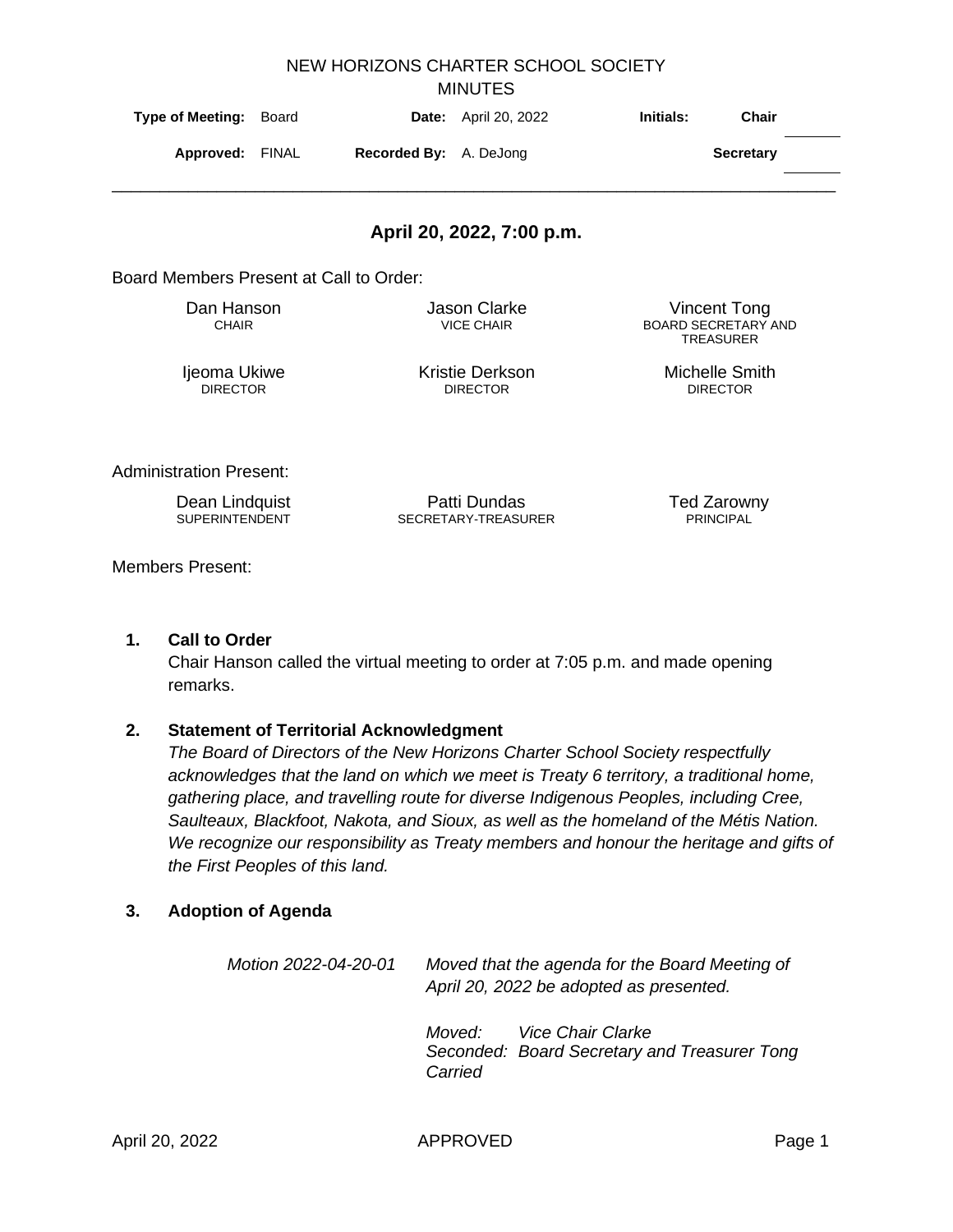| <b>Type of Meeting: Board</b> |                               | <b>Date:</b> April 20, 2022 | Chair<br>Initials: |  |
|-------------------------------|-------------------------------|-----------------------------|--------------------|--|
| Approved: FINAL               | <b>Recorded By:</b> A. DeJong |                             | Secretary          |  |
|                               |                               |                             |                    |  |

# **4. Disclosure of Conflict of Interest** None.

# **5. Approval of Minutes**

# **5.1 Minutes of March 23, 2022**

| Motion 2022-04-20-02 | Moved that the Board Meeting minutes of March 23, 2022 |
|----------------------|--------------------------------------------------------|
|                      | be approved as presented.                              |

*Moved: Vice Chair Clarke Seconded: Director Smith Carried*

### **6. Administration Reports**

# **6.1 Principal's Report**

Principal Zarowny provided a verbal report and expressed enthusiasm from the staff and students now that the modular classrooms have been completed and occupied. Temporary fencing has been erected to promote grass growth and sand cleanliness in around the playground. The school participated in the recent Trade Fair hosted by the Sherwood Park Chamber of Commerce.

### **6.2 Secretary-Treasurer's Report**

Secretary-Treasurer Dundas provided a verbal report and expressed appreciation for the support and assistance received over the last few months.

### **6.3 Superintendent's Report**

Superintendent Lindquist spoke to the COVID-19 Health and Safety Measures, the Government of Canada COVID-19 Travel Requirements and Administrative Procedure 201, as included in the agenda package. Superintendent Lindquist also noted a letter to the editor in the local Sherwood Park News regarding charter schools and will share the document with the Board. Discussion followed.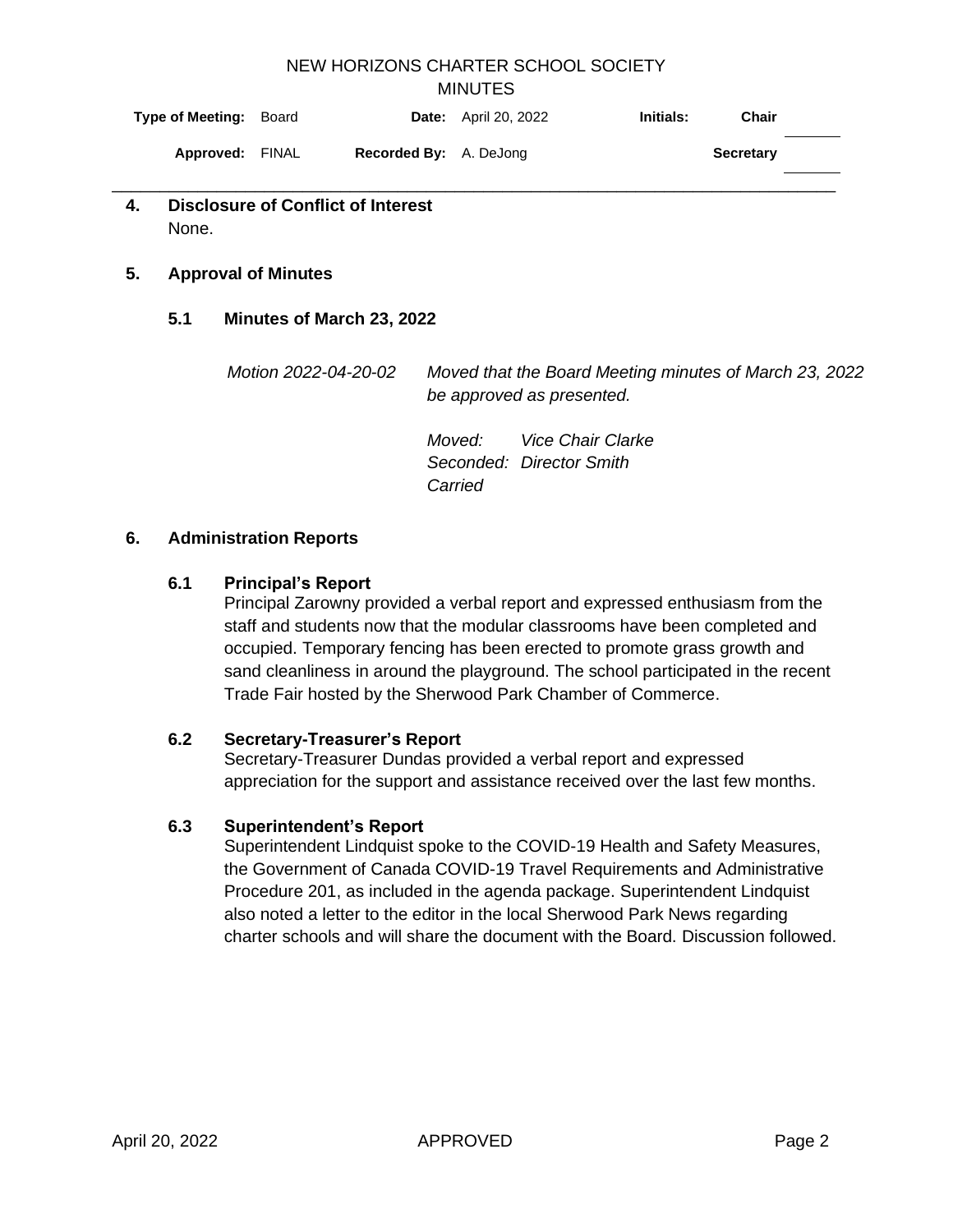| <b>Type of Meeting: Board</b> |                               | <b>Date:</b> April 20, 2022 | Initials: | Chair            |
|-------------------------------|-------------------------------|-----------------------------|-----------|------------------|
| <b>Approved: FINAL</b>        | <b>Recorded By:</b> A. DeJong |                             |           | <b>Secretary</b> |

*Motion 2022-04-20-03 Moved that the Board approve changing the requirements set out in the health and safety measures for international travel to state that NHS will apply all Government of Canada international travel requirements for COVID-19 as identified on the Government of Canada's web page for travel requirements.*

> *Moved: Vice Chair Clarke Seconded: Director Derkson Carried*

Director Ukiwe joined the meeting at this point.

*Motion 2022-04-20-04 Moved that the Board amend AP 201 Workplace Health and Safety and remove the requirement for vaccination or negative test result for entry into the school during extracurricular activities occurring outside of normal school hours. The requirement remains in place during normal school hours.*

> *Moved: Director Derkson Seconded: Director Smith Carried*

### **7. Board Reports**

**7.1 Board Chair's Report** No report .

### **7.2 Committee Reports**

# **Finance and Audit Committee**

No report, to be discussed during New Business.

### **Policy Guidelines and Bylaws Committee**

The committee continues to meet regularly. A student handbook will be developed and the committee is now looking at a Use of Electronics policy. A revised severe allergy policy is being brought to the Board for review. The abuse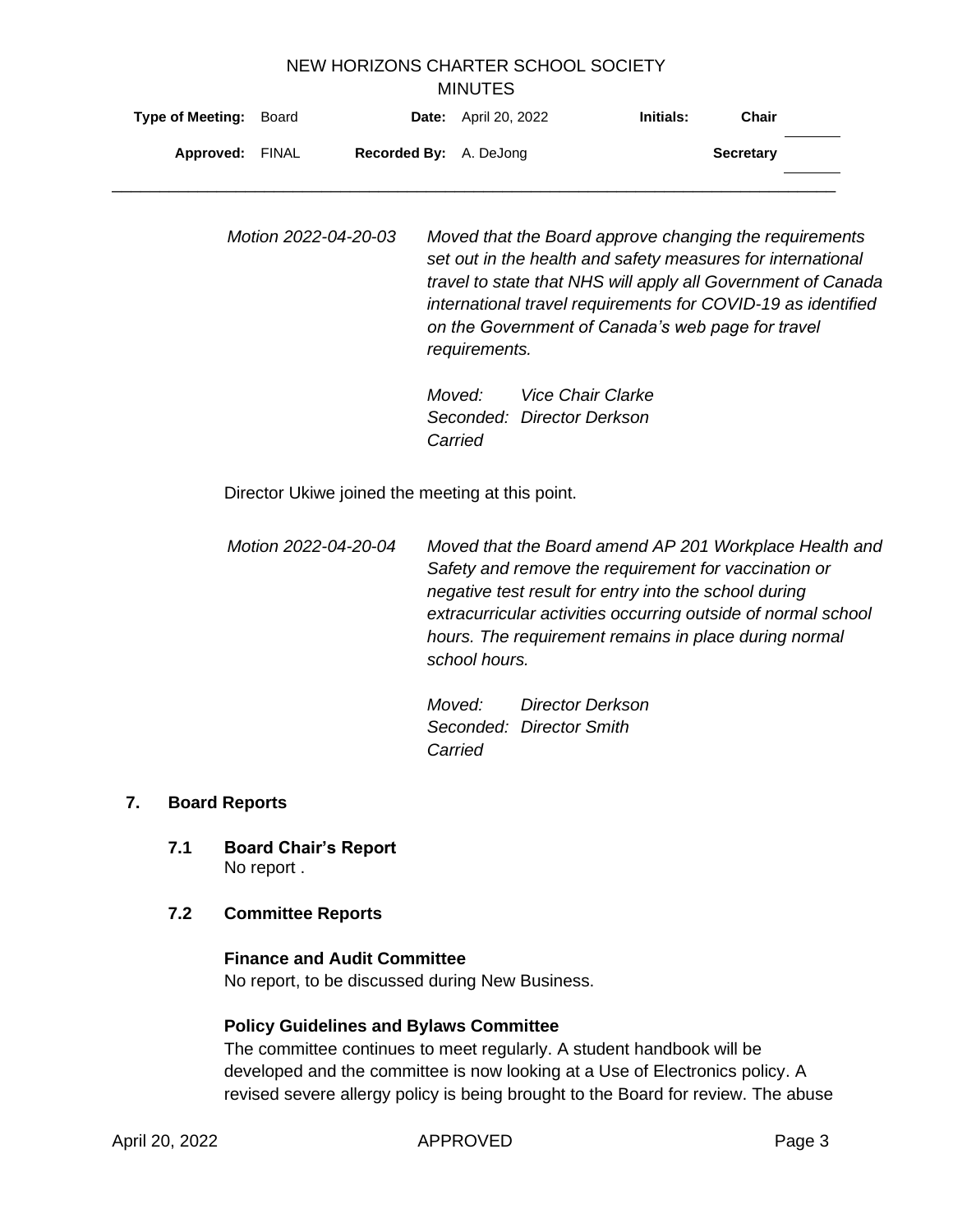| <b>Type of Meeting: Board</b> |                               | <b>Date:</b> April 20, 2022 | Initials:<br>Chair |  |
|-------------------------------|-------------------------------|-----------------------------|--------------------|--|
| <b>Approved: FINAL</b>        | <b>Recorded By:</b> A. DeJong |                             | <b>Secretary</b>   |  |
|                               |                               |                             |                    |  |

policy mandated by the insurance company as a requirement for an indemnification rider is raising some concern among committee members and the committee is planning to discuss the document with other charter schools and/or explore alternatives to the detailed proposed document.

### **Survey Committee**

Principal Zarowny indicated that the survey will be sent out this week with responses due by Friday, April 29.

### **Public Relations Committee**

No report.

# **Personnel Committee**

No report.

### **8. New Business**

# **8.1 Second Quarter Financial Report**

Board Secretary and Treasurer Tong provided a summary of the second quarter financial report, as included in the agenda package. Discussion followed.

*Motion 2022-04-20-05 Moved that the Board receive the Quarterly Financial Report for the period ended February 28, 2022 as information.* 

> *Moved: Board Secretary and Treasurer Tong Seconded: Director Smith Carried*

### **8.2 May Meeting Date Change**

Superintendent Lindquist spoke to the need to adjust the May meeting date from Wednesday, May 18, 2022 to Tuesday, May 24, 2022, as included in the agenda package. Discussion followed.

*Motion 2022-04-20-06 Moved that the Board move the May 18, 2022 meeting date to Wednesday, May 25, 2022 as requested.* 

> *Moved: Vice Chair Clarke Seconded: Director Smith Carried*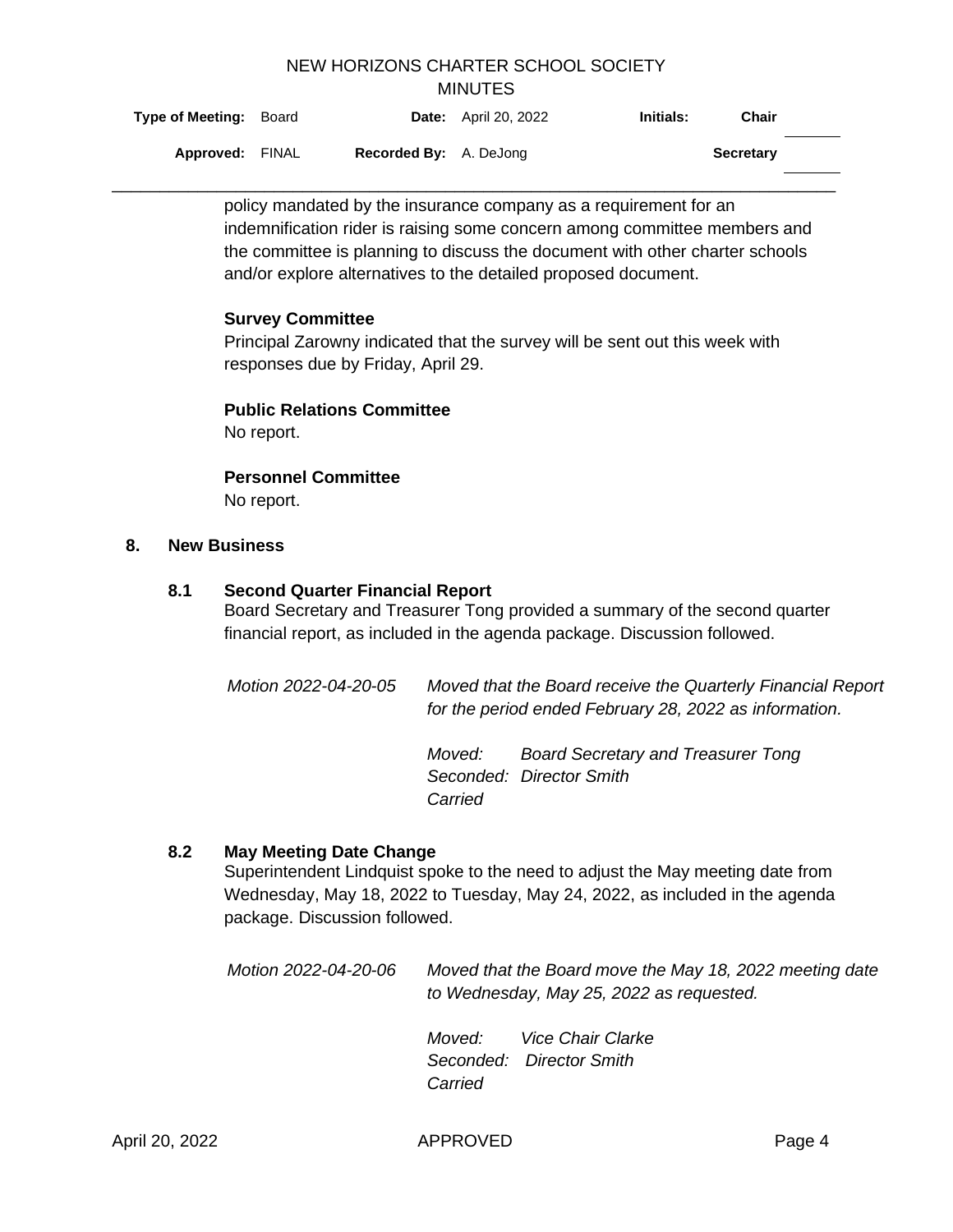| <b>Type of Meeting: Board</b> |                               | <b>Date:</b> April 20, 2022 | Initials: | Chair |
|-------------------------------|-------------------------------|-----------------------------|-----------|-------|
| Approved: FINAL               | <b>Recorded By:</b> A. DeJong |                             | Secretary |       |

### **8.3 Security Cameras**

Secretary Treasurer Dundas spoke to the quote received for installation of security cameras, as included in the agenda package. Discussion followed.

One quote was provided to the Board as the security cameras are an addition to the existing security system contract.

*Motion 2022-04-20-07 Moved that the Board approve the additional expense on a previously unbudgeted expenditure for the purchase and installation of security cameras in and around New Horizons School as shown in the received quote included in the agenda package.* 

> *Moved: Director Smith Seconded: Vice Chair Clarke Carried*

### **9. Board Work Plan**

The Board reviewed the Work Plan for 2021-22, as included in the agenda package.

### **10. The Association of Alberta Public Charter Schools (TAAPCS)**

The TAAPCS General Meeting will be held on Saturday, May 28 via Zoom. All Board members are invited to attend and participate. The next regular meetings will be held on April 21 and April 28, 2022.

### **11. Receipt of Reports**

*Motion 2022-04-20-08 Moved that all reports be received as presented during the meeting.* 

> *Moved: Director Smith Seconded: Vice Chair Clarke Carried*

# **12. Correspondence Sent**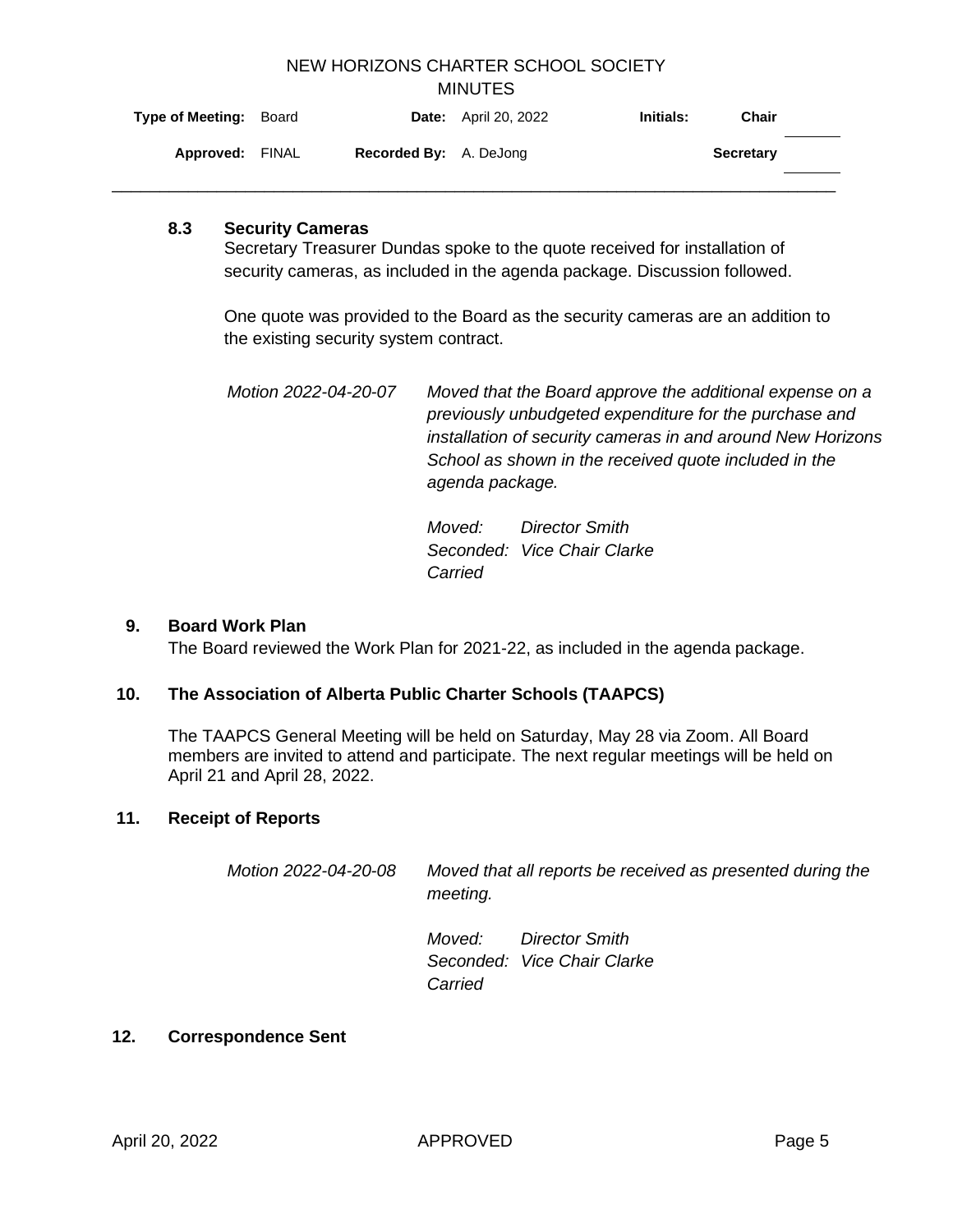| <b>Type of Meeting: Board</b> |                               | <b>Date:</b> April 20, 2022 | Chair<br>Initials: |  |
|-------------------------------|-------------------------------|-----------------------------|--------------------|--|
| Approved: FINAL               | <b>Recorded By:</b> A. DeJong |                             | Secretary          |  |
|                               |                               |                             |                    |  |

### **13. Correspondence Received**

- 13.1 EDC Minister Funding Manual for School Authorities
- 13.2 EDC Minister Upcoming administration of diploma exams
- 13.3 EDC Minister Collegiate Charter School Decision in Edmonton
- 13.4 EDC Minister Education Amendment Act

Chair Hanson invited guest attendees to present questions or concerns.

### **14. In Camera**

*Motion 2022-04-20-09 Moved that the meeting move in camera at 8:29 p.m.* 

*Moved: Director Derkson Seconded: Board Secretary and Treasurer Tong Carried*

Director Ukiwe left the meeting at this point.

### **Motion to Move Out of Camera:**

*Motion 2022-04-20-10 Moved that the meeting move out of camera at 9:55 p.m.* 

*Moved: Board Secretary and Treasurer Tong Seconded: Vice Chair Clarke Carried*

### **15. New Business (con't)**

### **15.1 Matters Arising from In Camera Meeting**

| Motion 2022-04-20-11 | Moved that the Board ratify the hiring for the following: |
|----------------------|-----------------------------------------------------------|
|                      | • Employee #0273                                          |

*Moved: Board Secretary and Treasurer Tong Seconded: Director Smith*

*Carried*